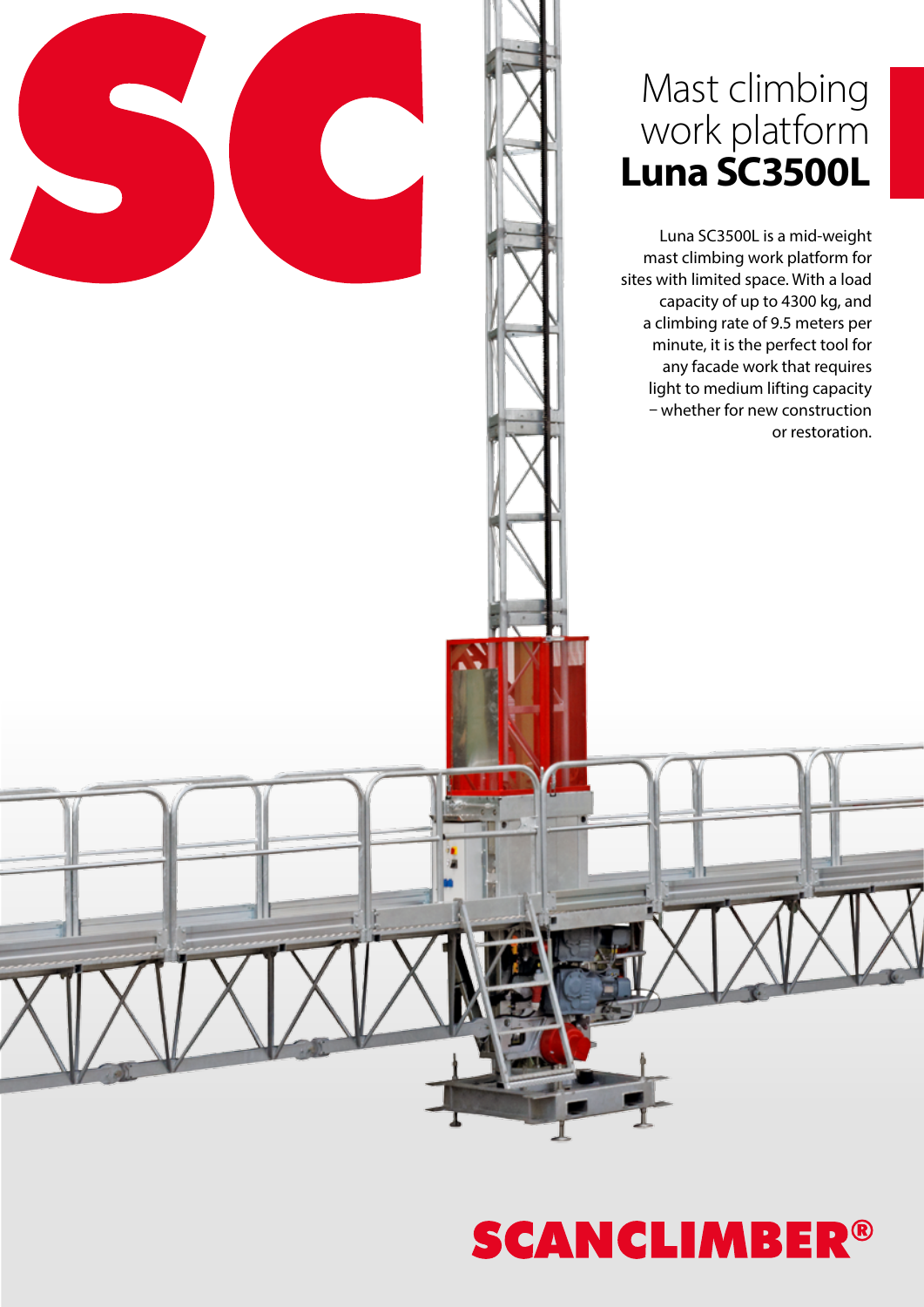# Luna SC3500L

#### **Properties**

**THE ELECTRICALLY-DRIVEN** Luna SC3500L mast climbing work platform is a middle weight lifting machine and a working platform – all in one package.

**LUNA IS SPECIFICALLY** designed for building and restoration projects where the operation space is scarce, required lifting capacity varies between 1 to 4 tonnes.

#### **Multi-Use**

**SC3500L COMBINES** low ownership costs with versatility, reliability and safety. It is the ideal access solution for a wide variety of trades: glazing, EIFS, painting, roofing, caulking, restoration, inspection, cleaning, maintenance, etc. Compact and highly adaptable, the SC3500L offers platform extensions to achieve a number of configurations that accommodate various facades.

#### **Rack-and-Pinion System**

**THE RACK-AND-PINION SYSTEM** is used for driving the platform up and down and for maximizing the load-tospeed ratio. Motors are linked to a sophisticated sensor system which ensures safe movement of the platform in all circumstances.

#### **Single and Twin**

**THE SC3500L FEATURES** two models which offer different levels of performance to accommodate unique project needs and budget considerations. The platform can be configured with single or twin masts, depending on the platform capacity needs. The twin mast arrangement allows higher load capacities and greater platforms lengths. The single mast version can take payloads up to 2200 kg and platform lengths from 4.4 to 12.4 meters.

The maximum payload for the twin mast version is 4300 kg and the platform length can be increased up to 41.7 meters. If needed it is possible to use a twin as two separate machines.

**LUNA'S 1.3-METER** wide platform provides enough space for workers to perform their job in comfort but requires only little room on site. An electrically-powered lifting mechanism drives

> the platform at the speed of 9.5 meters per minute with a simple push button. All Luna features contribute to better labour efficiency and reduced set-up time, which naturally increase work productivity.

#### **Long Lifetime – More Profit**

**SCANCLIMBER HAS** long-lasting quality built in to its mast climbing work platforms. It is in the structure, raw materials, automated manufacturing processes and finishing. For example the mast sections are precision welded of high quality steel by robots and when ready they are finished with hot-dip galvanisation. All Scanclimber mast climbing work platforms are equipped with reliable safety devices, such as:

- Horizontal levelling system allows more stability and more platform capacity with twin masts
- Simple emergency lowering device
- Automated over speed safety brake in case of failure
- Safety limit switches on top and bottom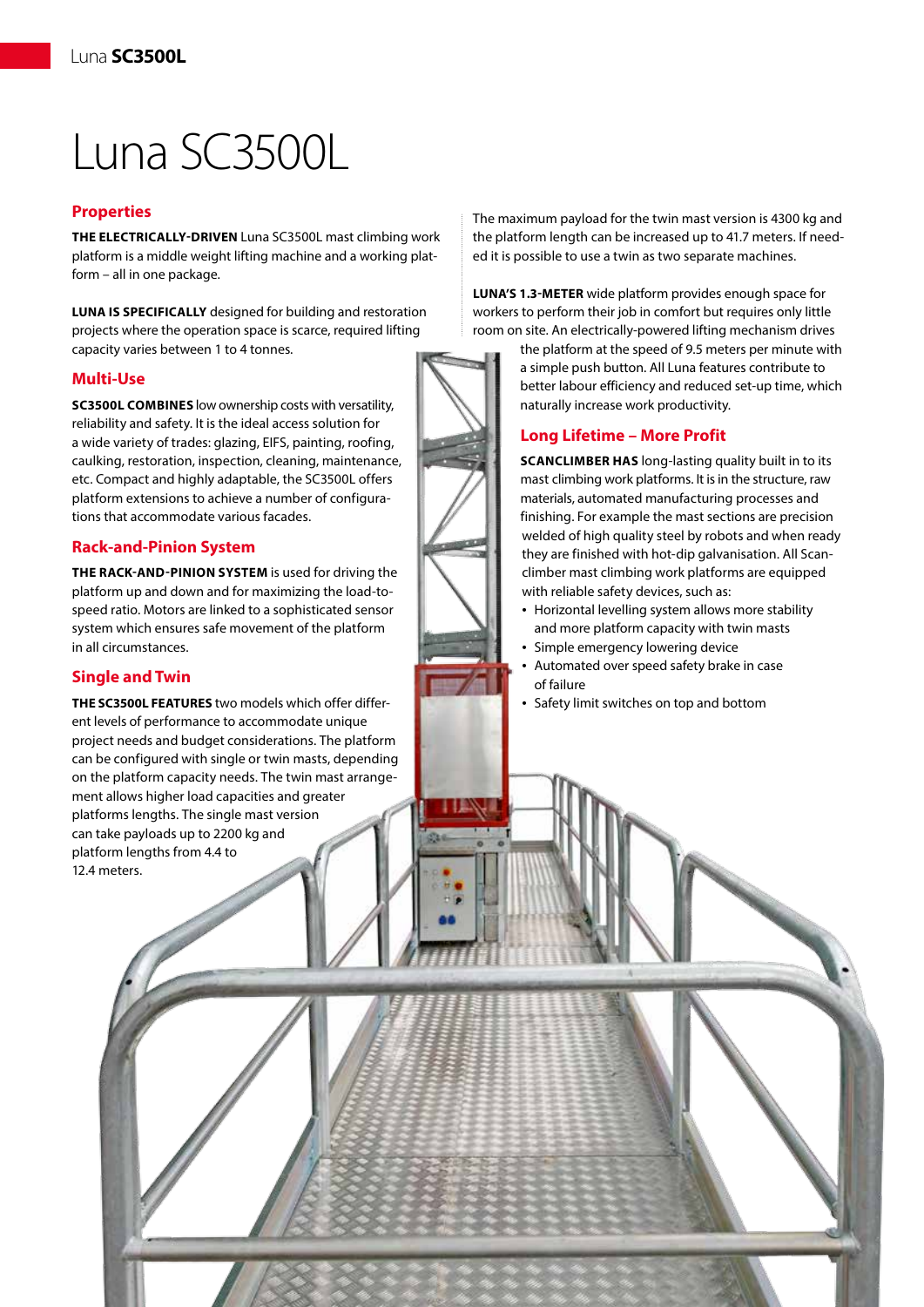

## **Details**

#### **Minichassis**

**LUNA COMES** with a mini chassis as standard. As an option the mini chassis can be equipped with outriggers to increase stability and reach greater free-standing mast heights. **1**

#### **Safety brake**

**A MECHANICAL,** centrifugal safety brake is a standard feature on all Scanclimber mast climbing work platforms. It improves user safety, increases operational reliability and reduces the risk of breakdown. The safety brake is protected from dust and dirt. **2**

#### **Outlet for hand tools**

**HAND TOOLS** or other electrical devices can be plugged in the outlet sockets on the platform. It is a handy way to use electrical tools on the platform without impractical extension cables. **3**

#### **Automatic levelling system**

**A TWIN VERSION** Luna comes with an automatic levelling system. This highly reliable system controls the platform drive precisely and ensures that the platform is always horizontally levelled. **4**

#### **Emergency lowering system**

**A PLATFORM** without power can be manually lowered to the ground. This feature is incorporated to provide a means of returning the platform in the event of a power failure. **5**

#### **Hot-dip galvanisation**

**ALL THE MAIN PARTS** in Luna's structure are hot-dip galvanised. So the surfaces are easy to keep clean and also protected from corrosion. Galvanisation ensures a long life-time for the machine in any weather conditions. **6**



**Mast**

**THE MAST SECTION** is completely hot-dip galvanised. Its height is 1.50 meters and it weighs 67 kg.